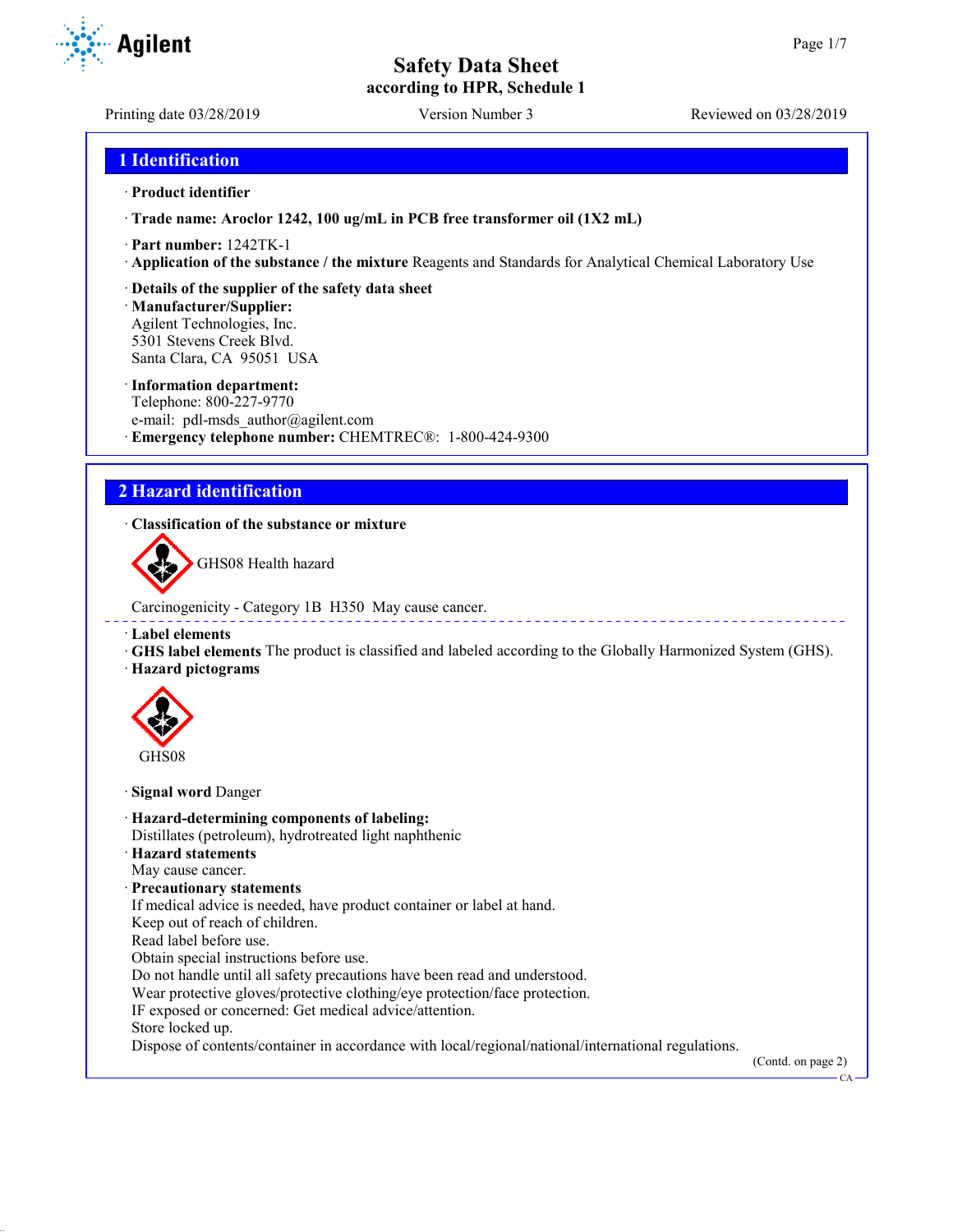**according to HPR, Schedule 1**



- · **Description of first aid measures**
- · **After inhalation:** Supply fresh air; consult doctor in case of complaints.
- · **After skin contact:** Generally the product does not irritate the skin.
- · **After eye contact:** Rinse opened eye for several minutes under running water.
- · **After swallowing:** If symptoms persist consult doctor.
- · **Information for doctor:**

**Agilent** 

- · **Most important symptoms and effects, both acute and delayed** No further relevant information available.
- · **Indication of any immediate medical attention and special treatment needed**
- No further relevant information available.

# **5 Firefighting measures**

- · **Extinguishing media**
- · **Suitable extinguishing agents:** Use fire fighting measures that suit the environment.
- · **Special hazards arising from the substance or mixture** No further relevant information available.
- · **Advice for firefighters**
- · **Protective equipment:** No special measures required.

# **6 Accidental release measures**

- · **Personal precautions, protective equipment and emergency procedures** Not required.
- · **Environmental precautions:** Do not allow to enter sewers/ surface or ground water.

· **Methods and material for containment and cleaning up:** Absorb with liquid-binding material (sand, diatomite, acid binders, universal binders, sawdust). Dispose contaminated material as waste according to item 13. Ensure adequate ventilation.

(Contd. on page 3)

CA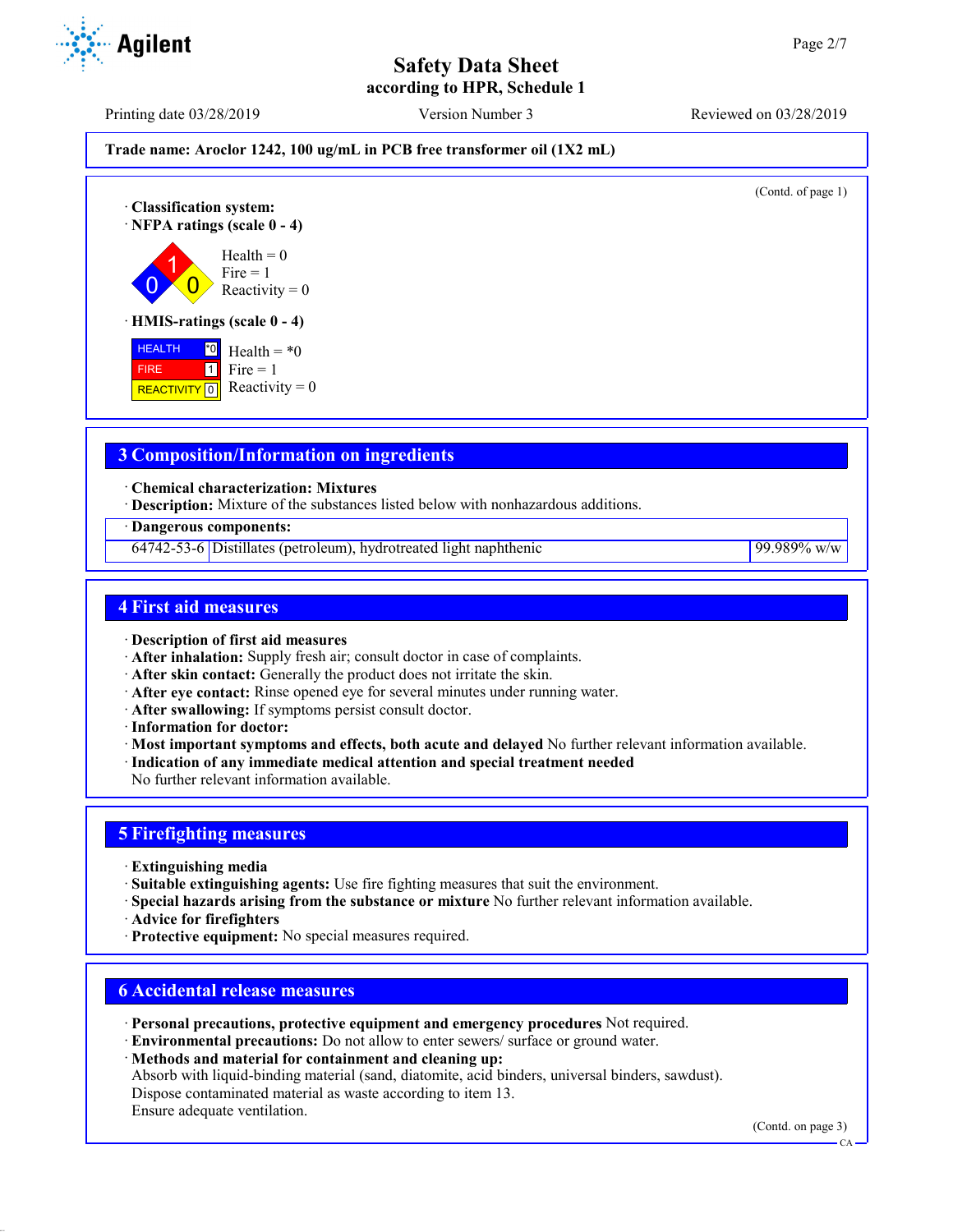**according to HPR, Schedule 1**

Printing date 03/28/2019 Version Number 3 Reviewed on 03/28/2019

## **Trade name: Aroclor 1242, 100 ug/mL in PCB free transformer oil (1X2 mL)**

(Contd. of page 2)

· **Reference to other sections**

See Section 7 for information on safe handling.

See Section 8 for information on personal protection equipment.

See Section 13 for disposal information.

# \* **7 Handling and storage**

#### · **Handling:**

- · **Precautions for safe handling**
- Ensure good ventilation/exhaustion at the workplace. Open and handle receptacle with care.
- · **Information about protection against explosions and fires:** Keep respiratory protective device available.
- · **Conditions for safe storage, including any incompatibilities**
- · **Storage:**
- · **Requirements to be met by storerooms and receptacles:** No special requirements.
- · **Information about storage in one common storage facility:** Not required.
- · **Further information about storage conditions:** Keep receptacle tightly sealed.

· **Specific end use(s)** No further relevant information available.

# **8 Exposure controls/ Personal protection**

- · **Additional information about design of technical systems:** No further data; see item 7.
- · **Control parameters**
- · **Components with limit values that require monitoring at the workplace:**

The product does not contain any relevant quantities of materials with critical values that have to be monitored at the workplace.

- · **Additional information:** The lists that were valid during the creation were used as basis.
- · **Exposure controls**
- · **Personal protective equipment:**
- · **General protective and hygienic measures:**
- Keep away from foodstuffs, beverages and feed.

Wash hands before breaks and at the end of work.

Store protective clothing separately.

· **Breathing equipment:**

When used as intended with Agilent instruments, the use of the product under normal laboratory conditions and with standard practices does not result in significant airborne exposures and therefore respiratory protection is not needed.

Under an emergency condition where a respirator is deemed necessary, use a NIOSH or equivalent approved device/equipment with appropriate organic or acid gas cartridge.

# · **Protection of hands:**

Although not recommended for constant contact with the chemicals or for clean-up, nitrile gloves 11-13 mil thickness are recommended for normal use. The breakthrough time is 1 hr. For cleaning a spill where there is direct contact of the chemical, butyl rubber gloves are recommended 12-15 mil thickness with breakthrough times exceeding 4 hrs. Supplier recommendations should be followed.

#### · **Material of gloves**

For normal use: nitrile rubber, 11-13 mil thickness For direct contact with the chemical: butyl rubber, 12-15 mil thickness

(Contd. on page 4)



CA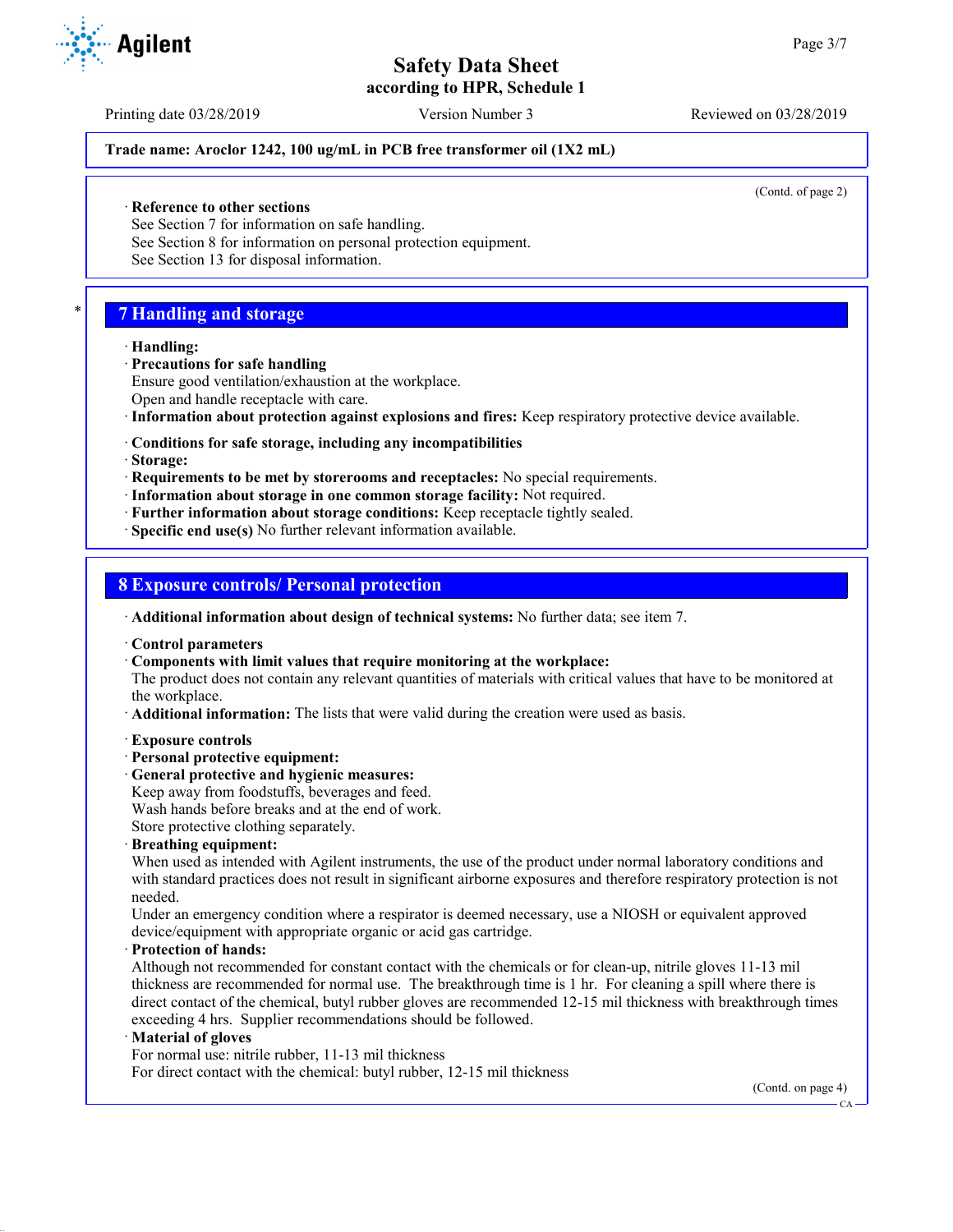**according to HPR, Schedule 1**

Printing date 03/28/2019 Version Number 3 Reviewed on 03/28/2019

# **Trade name: Aroclor 1242, 100 ug/mL in PCB free transformer oil (1X2 mL)**

(Contd. of page 3)

CA

· **Penetration time of glove material**

For normal use: nitrile rubber: 1 hour

For direct contact with the chemical: butyl rubber: >4 hours

· **Eye protection:**

Tightly sealed goggles

| <b>9 Physical and chemical properties</b> |  |  |  |
|-------------------------------------------|--|--|--|
|                                           |  |  |  |

| · Information on basic physical and chemical properties    |                                               |  |  |
|------------------------------------------------------------|-----------------------------------------------|--|--|
| <b>General Information</b>                                 |                                               |  |  |
| · Appearance:                                              |                                               |  |  |
| Form:                                                      | Fluid                                         |  |  |
| Color:                                                     | Not determined.                               |  |  |
| · Odor:                                                    | Characteristic                                |  |  |
| Odor threshold:                                            | Not determined.                               |  |  |
| · pH-value:                                                | Not determined.                               |  |  |
| Change in condition                                        |                                               |  |  |
| <b>Melting point/Melting range:</b>                        | Undetermined.                                 |  |  |
| <b>Boiling point/Boiling range:</b>                        | Undetermined.                                 |  |  |
| · Flash point:                                             | >145 °C                                       |  |  |
| · Flammability (solid, gaseous):                           | Not applicable.                               |  |  |
| · Decomposition temperature:                               | Not determined.                               |  |  |
| · Auto igniting:                                           | Product is not selfigniting.                  |  |  |
| · Danger of explosion:                                     | Product does not present an explosion hazard. |  |  |
| <b>Explosion limits:</b>                                   |                                               |  |  |
| Lower:                                                     | Not determined.                               |  |  |
| Upper:                                                     | Not determined.                               |  |  |
| Vapor pressure at 20 °C:                                   | $0.1$ hPa                                     |  |  |
| $\cdot$ Density at 20 °C:                                  | $0.88$ g/cm <sup>3</sup>                      |  |  |
| · Relative density                                         | Not determined.                               |  |  |
| · Vapor density                                            | Not determined.                               |  |  |
| · Evaporation rate                                         | Not determined.                               |  |  |
| · Solubility in / Miscibility with                         |                                               |  |  |
| Water:                                                     | Not miscible or difficult to mix.             |  |  |
| · Partition coefficient (n-octanol/water): Not determined. |                                               |  |  |
| · Viscosity:                                               |                                               |  |  |
| Dynamic:                                                   | Not determined.                               |  |  |
| Kinematic:                                                 | Not determined.                               |  |  |
|                                                            | (Contd. on page 5)                            |  |  |

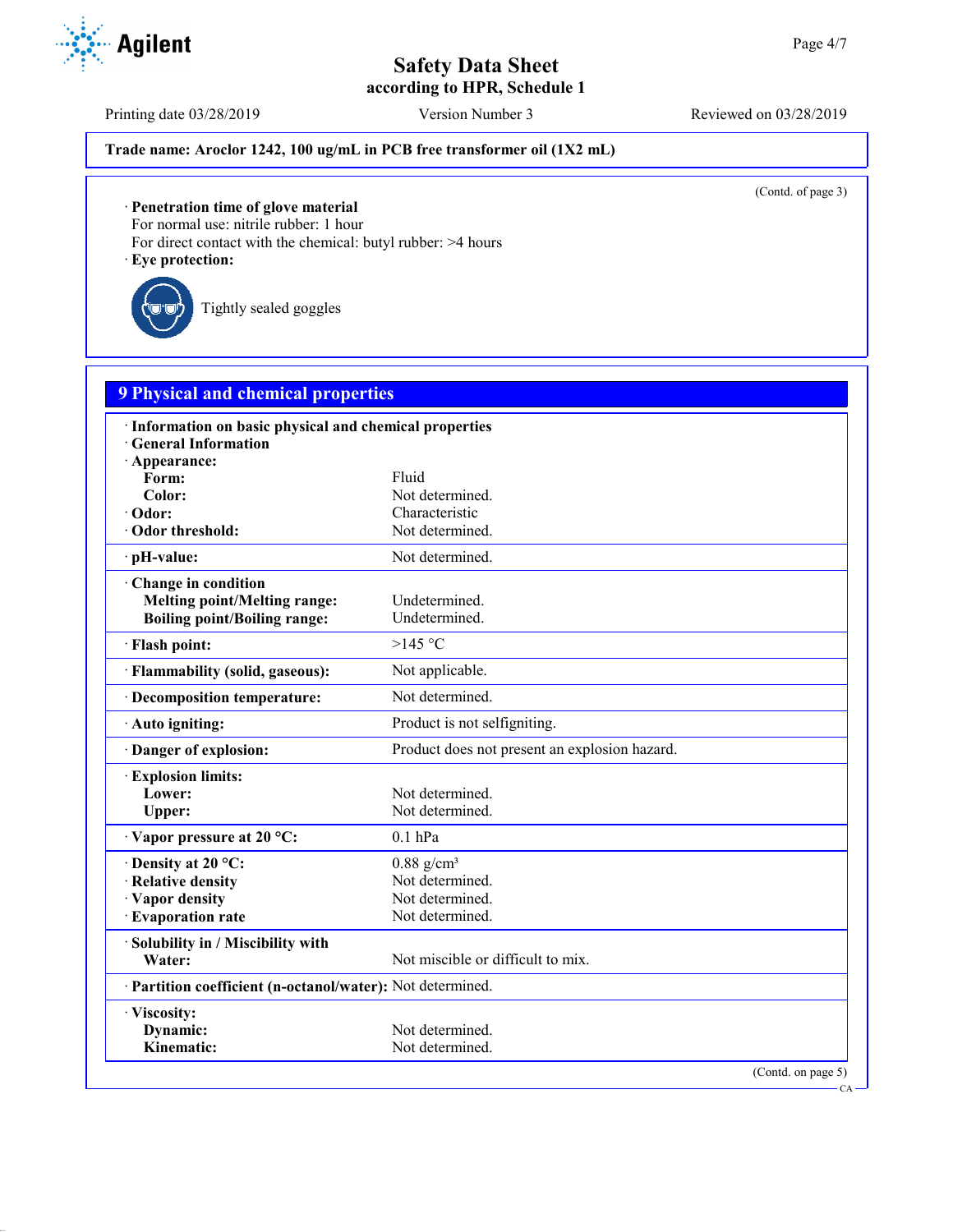**according to HPR, Schedule 1**

Printing date 03/28/2019 Version Number 3 Reviewed on 03/28/2019

**Trade name: Aroclor 1242, 100 ug/mL in PCB free transformer oil (1X2 mL)**

(Contd. of page 4)

· **Solvent content:**

**Solids content:** 0.0 %

· **Other information** No further relevant information available.

# **10 Stability and reactivity**

- · **Reactivity** No further relevant information available.
- · **Chemical stability**
- · **Thermal decomposition / conditions to be avoided:** No decomposition if used according to specifications.
- · **Possibility of hazardous reactions** No dangerous reactions known.
- · **Conditions to avoid** No further relevant information available.
- · **Incompatible materials:** No further relevant information available.
- · **Hazardous decomposition products:** No dangerous decomposition products known.

# **11 Toxicological information**

· **Information on toxicological effects**

· **Acute toxicity:**

## · **LD/LC50 values that are relevant for classification:**

**ATE (Acute Toxicity Estimate)**

Dermal  $LD50$   $>2,000$  mg/kg (rabbit)

Inhalative  $LC50/4$  h  $2,180$  mg/L (rat)

**64742-53-6 Distillates (petroleum), hydrotreated light naphthenic**

| Oral   | LD50 | $\frac{5,000 \text{ mg/kg}}{(\text{rat})}$ |
|--------|------|--------------------------------------------|
| Dermal | LD50 | $\vert$ >2,000 mg/kg (rabbit)              |
|        |      | Inhalative LC50/4 h $2,180$ mg/L (rat)     |

# · **Primary irritant effect:**

· **on the skin:** No irritant effect.

· **on the eye:** No irritating effect.

· **Sensitization:** No sensitizing effects known.

· **Additional toxicological information:**

The product shows the following dangers according to internally approved calculation methods for preparations:

# · **Carcinogenic categories**

· **IARC (International Agency for Research on Cancer)**

53469-21-9 Aroclor 1242 (PCB 1242) 2A

# · **NTP (National Toxicology Program)**

None of the ingredients is listed.

# **12 Ecological information**

· **Toxicity**

· **Aquatic toxicity:** No further relevant information available.

· **Persistence and degradability** No further relevant information available.

(Contd. on page 6)



CA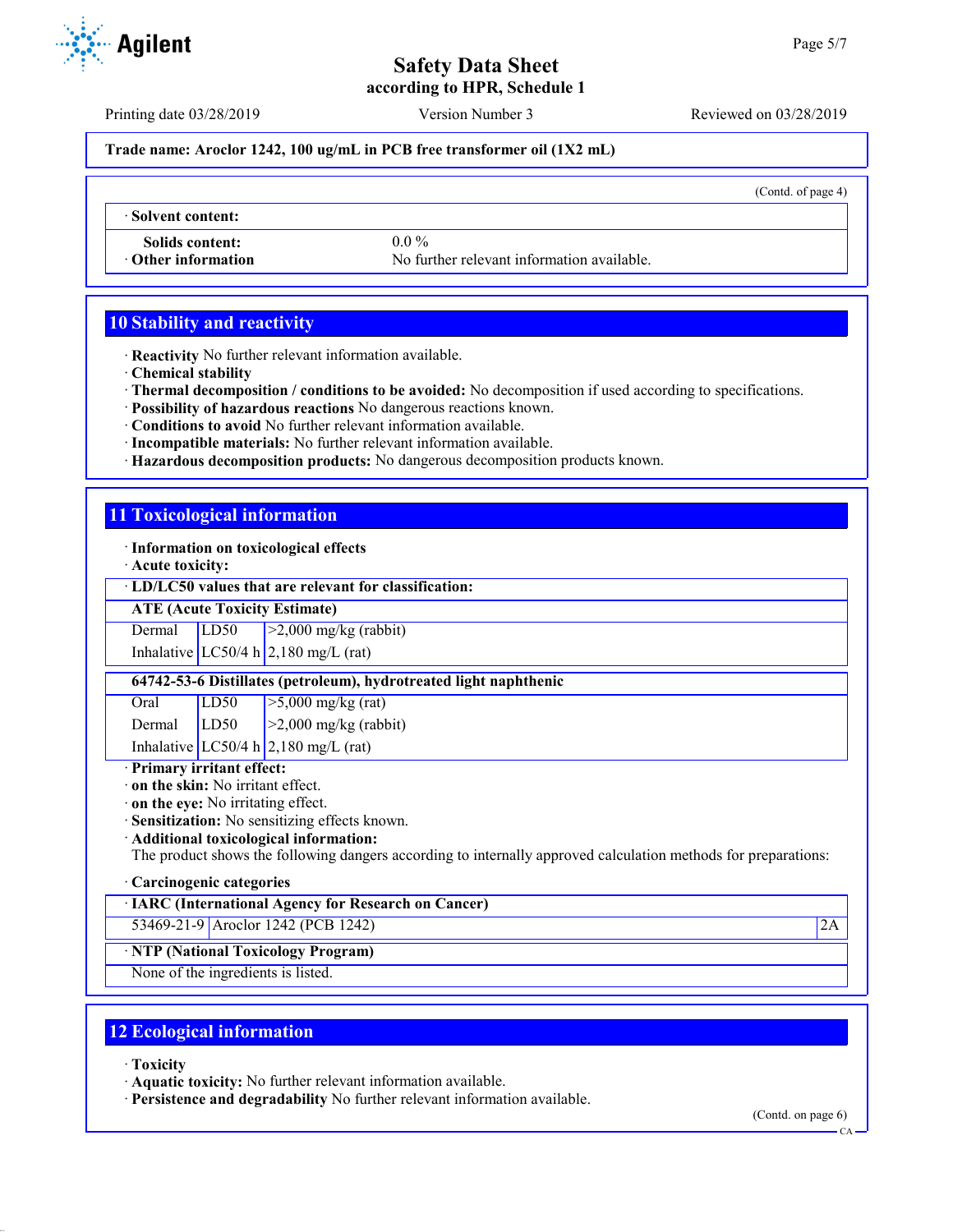**according to HPR, Schedule 1**

Printing date 03/28/2019 Version Number 3 Reviewed on 03/28/2019

# **Trade name: Aroclor 1242, 100 ug/mL in PCB free transformer oil (1X2 mL)**

(Contd. of page 5)

· **Behavior in environmental systems:**

- · **Bioaccumulative potential** No further relevant information available.
- · **Mobility in soil** No further relevant information available.
- · **Additional ecological information:**
- · **General notes:**

Water hazard class 3 (Self-assessment): extremely hazardous for water Do not allow product to reach ground water, water course or sewage system, even in small quantities. Danger to drinking water if even extremely small quantities leak into the ground.

- · **Results of PBT and vPvB assessment**
- · **PBT:** Not applicable.
- · **vPvB:** Not applicable.
- · **Other adverse effects** No further relevant information available.

# **13 Disposal considerations**

· **Waste treatment methods**

· **Recommendation:**

Must not be disposed of together with household garbage. Do not allow product to reach sewage system.

· **Uncleaned packagings:**

· **Recommendation:** Disposal must be made according to official regulations.

| <b>14 Transport information</b>                                            |                 |
|----------------------------------------------------------------------------|-----------------|
| ∙ UN-Number<br>· DOT, TDG, ADN, IMDG, IATA                                 | not regulated   |
| · UN proper shipping name<br>· DOT, TDG, ADN, IMDG, IATA                   | not regulated   |
| Transport hazard class(es)                                                 |                 |
| · DOT, TDG, ADN, IMDG, IATA<br>· Class                                     | not regulated   |
| · Packing group<br>· DOT, TDG, IMDG, IATA                                  | not regulated   |
| · Environmental hazards:                                                   | Not applicable. |
| Special precautions for user                                               | Not applicable. |
| Transport in bulk according to Annex II of<br>MARPOL73/78 and the IBC Code | Not applicable. |
| · UN "Model Regulation":                                                   | not regulated   |

(Contd. on page 7)

CA